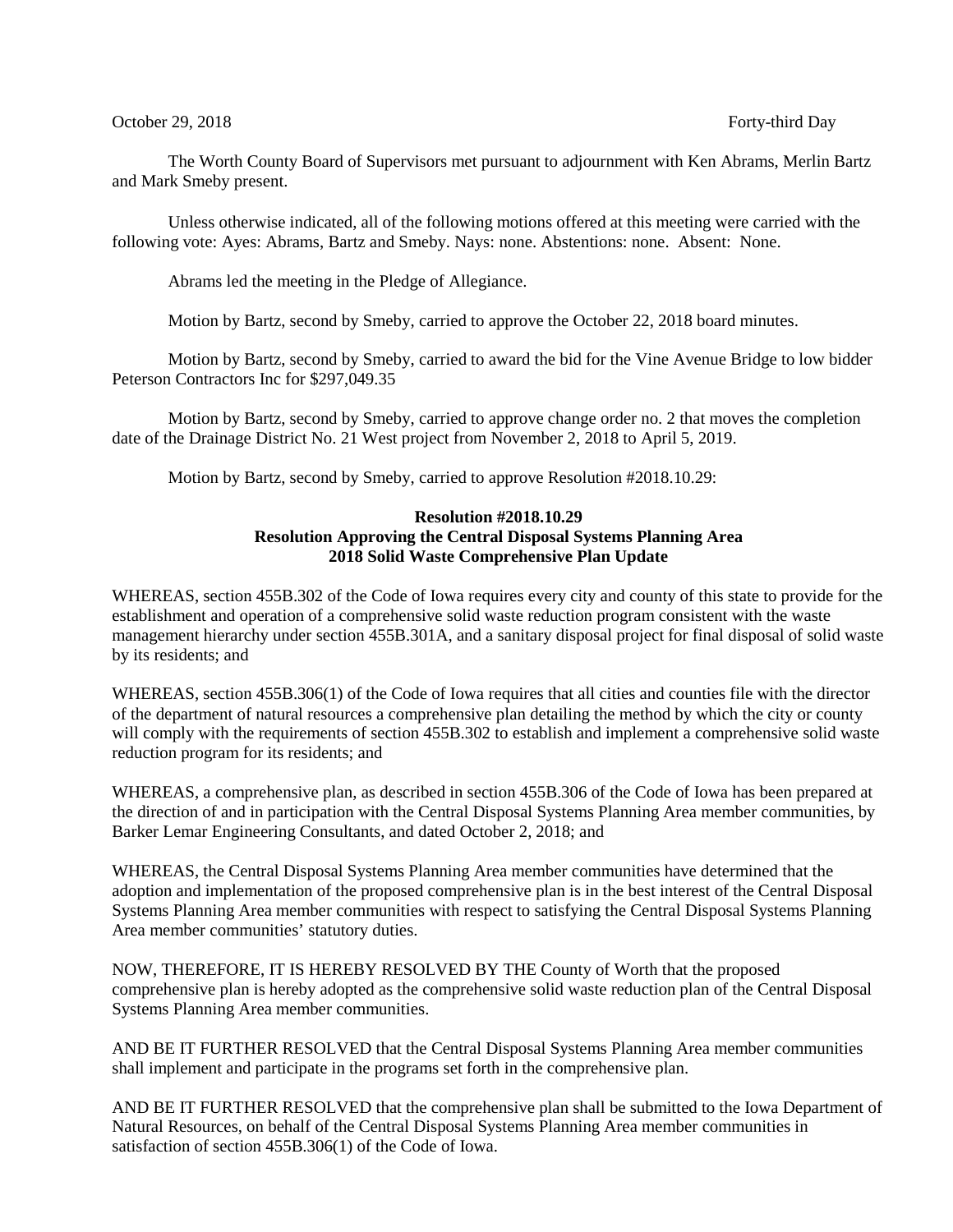\_\_\_\_\_\_\_\_\_\_\_\_\_\_\_\_\_\_\_\_\_\_\_\_\_\_\_\_\_\_\_\_ October 29, 2018

Kenneth J. Abrams, Chairperson Worth County Board of Supervisors

ATTEST: Jacki A. Backhaus Worth County Auditor

Motion by Smeby, second Bartz, carried to approve claims in the amount of \$287,319.60 as per the following schedule:

| AT & T                         | Service-E911        | 36.93      |
|--------------------------------|---------------------|------------|
| Agvantage FS Inc               | Fuel-Eng            | 243.00     |
| <b>Alliant Energy</b>          | Service-Gsr         | 2,673.59   |
| Ameripride Services Inc        | Service-Gsr         | 261.69     |
| <b>Bice Electric LLC</b>       | Service-Gsr         | 214.00     |
| <b>Bmc Aggregates LLC</b>      | Rock-Eng            | 180.09     |
| Bob Barker Company Inc         | Supplies-Shf        | 321.36     |
| Brian M Kuchay, Md             | <b>Ems</b> Contract | 100.00     |
| C J Cooper & Associates Inc    | Service-Eng         | 105.00     |
| <b>Carquest Auto Parts Inc</b> | Supplies-Shf        | 14.09      |
| Centurylink                    | Service-E911        | 341.22     |
| City Of Kensett                | Service-Eng         | 47.00      |
| Com-Tec Land Mobile Radio      | Service-Shf         | 11,940.50  |
| <b>County Social Services</b>  | Fy19levy-Mha        | 133,191.50 |
| D & L Equipment                | Service-Sdp         | 762.14     |
| Des Moines Stamp Mfg Co        | Supplies-Shf        | 110.10     |
| Diamond Mowers Inc             | Supplies-Con        | 678.88     |
| Digital Ally Inc               | Supplies-Dap        | 300.00     |
| Falkstone LLC                  | Rock-Con            | 137.75     |
| Fallgatter's Market Inc        | Supplies-Shf        | 665.12     |
| Farmchem Corp                  | Supplies-Con        | 38.52      |
| <b>Fastenal Company</b>        | Supplies-Eng        | 317.66     |
| <b>Five Star Cooperative</b>   | Fuel-Eng            | 58.54      |
| Glaxosmithkline                | Supplies-Phd        | 783.20     |
| Grp & Associates Inc           | Service-Phd         | 36.00      |
| Healthworks                    | Service-Phd & Tra   | 362.00     |
| Heartland Asphalt Inc          | Supplies-Eng        | 794.06     |
| <b>Heartland Power Coop</b>    | Service-Wwt         | 2,613.70   |
| Homeward Inc                   | Appro-Org           | 5,000.00   |
| Ia Dept Of Natural Resources   | Permit-San          | 50.00      |
| Ia Dept Of Public Safety       | Service-Shf         | 2,043.00   |
| Imwca                          | Wk Comp-Ins         | 3,004.00   |
| Isaca                          | Edu-Aud             | 200.00     |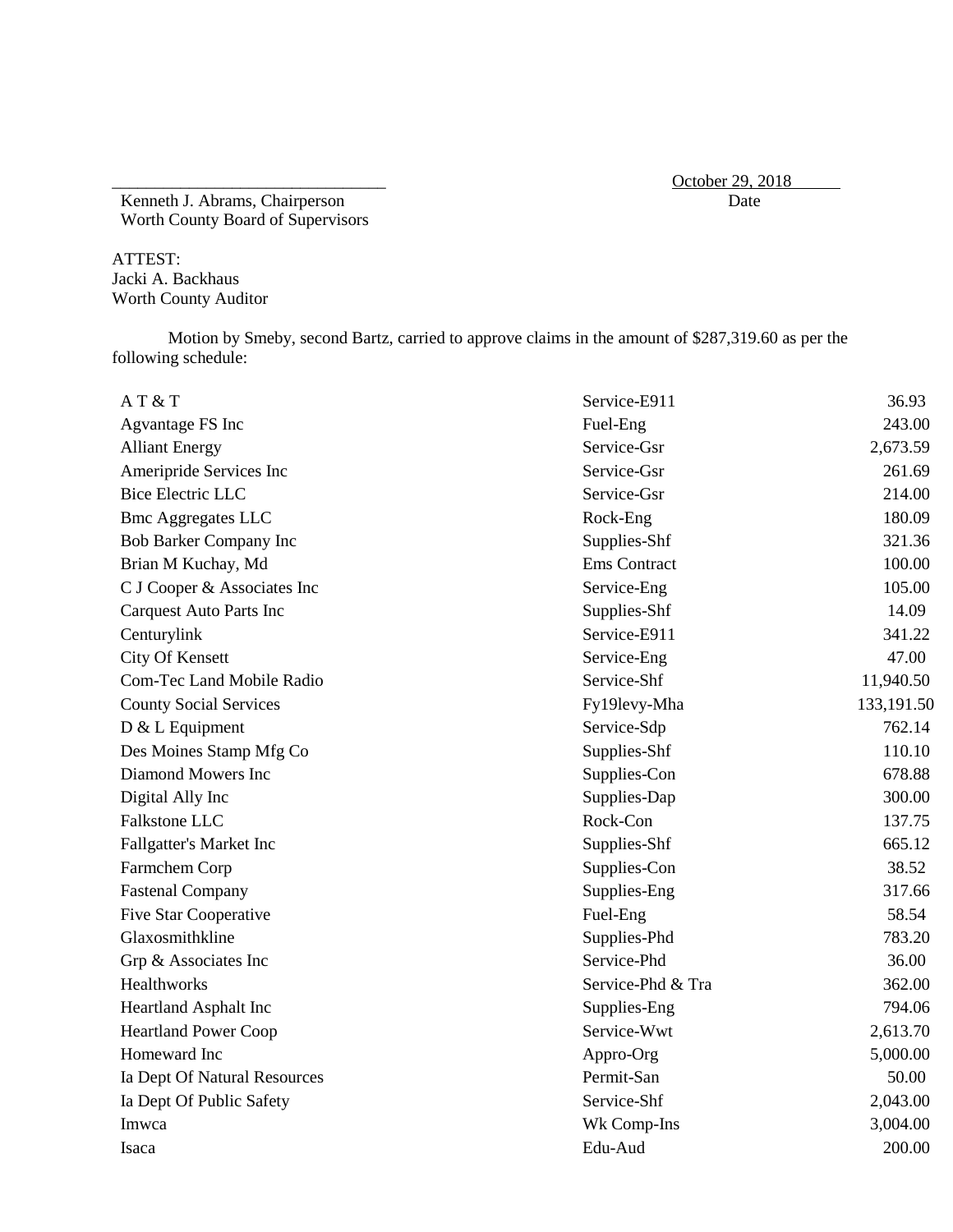| Iscta                                                 | Edu-Trs             | 300.00    |
|-------------------------------------------------------|---------------------|-----------|
| J & J Machining Welding & Fabricating                 | Supplies-Eng        | 38.00     |
| J & J Medical                                         | Supplies-E911       | 720.00    |
| Jacob Hanson                                          | Mileage-Trs         | 369.43    |
| Joel Rohne                                            | Mileage-It/Gis      | 153.00    |
| Joe's Collision & Performance Inc                     | Service-Shf         | 113.24    |
| <b>Johnson Vinyl Graphics</b>                         | Service-Cap         | 340.00    |
| Kelly Hardware                                        | Parts-Eng           | 800.18    |
| Kibble Equipment LLC                                  | Supplies-Gsr        | 50.27     |
| Knudtson Automotive Service                           | Service-Shf         | 835.81    |
| Lake Mills Motor Sports Inc                           | Parts & Service-Eng | 306.99    |
| Laura R. Fulton, Csr, Rpr                             | Service-Aty         | 44.00     |
| <b>Lawson Products Inc</b>                            | Parts-Eng           | 1,025.28  |
| Lucas Kreuscher                                       | Service-San         | 488.00    |
| Mail Services LLC                                     | Service-Trs         | 255.55    |
| <b>Manly Junction Signal</b>                          | Service-Sup         | 284.85    |
| Marco Technologies LLC                                | Service-Shf         | 332.10    |
| Margie Rosch                                          | Service-San         | 1,000.00  |
| <b>Mark Smeby</b>                                     | Mileage-Sup         | 115.00    |
| Mark's Tractor Inc                                    | Service-Con         | 7,685.79  |
| Martin Marietta Materials Inc                         | Rock-Eng            | 407.80    |
| Matt Parrott/Storey Kenworthy                         | Supplies-Aud        | 482.52    |
| Mediacom                                              | Service-Gsr         | 209.95    |
| Menards Inc                                           | Parts-Eng           | 57.63     |
| Midwest Pipe Supply Inc                               | Supplies-Eng        | 1,396.00  |
| Mike's Automotive                                     | Supplies-Eng        | 63.31     |
| Mittelstadt Funeral Home                              | Service-Soc         | 2,850.00  |
| Motorola Solutions Inc                                | Service-Ema         | 343.20    |
| Municipal Cms LLC                                     | Service-Dap         | 1,736.00  |
| <b>Nacyso</b>                                         | Dues-Vaf            | 50.00     |
| Napa Auto Parts                                       | Supplies-Eng        | 81.99     |
| Niacc                                                 | Edu-Phd             | 6.00      |
| Niacog                                                | Service-Tra         | 981.13    |
| Nick's Trading Post Inc.                              | Equip-Eng           | 19,500.00 |
| North Central Iowa Regional Economic & Port Authority | Service-Ndp         | 6,004.62  |
| Northwood Anchor Inc                                  | Service             | 627.31    |
| Northwood Electric Inc                                | Service-Cap         | 766.20    |
| Nsb Bank                                              | Service-Trs         | 26.25     |
| Nuss Truck & Equipment Inc                            | Parts-Eng           | 1,653.40  |
| Optum                                                 | Supplies-Phd        | 136.92    |
| Peopleservice Inc                                     | Service-Wat-Wwt     | 15,785.05 |
| Plunkett's Pest Control Inc                           | Service-Gsr         | 82.00     |
| R80 LLC                                               | Fuel-Shf            | 41.09     |
| Rapids Reproductions, Inc.                            | Service-Dap         | 714.74    |
| Reinhart Food Service LLC                             | Supplies-Shf        | 463.75    |